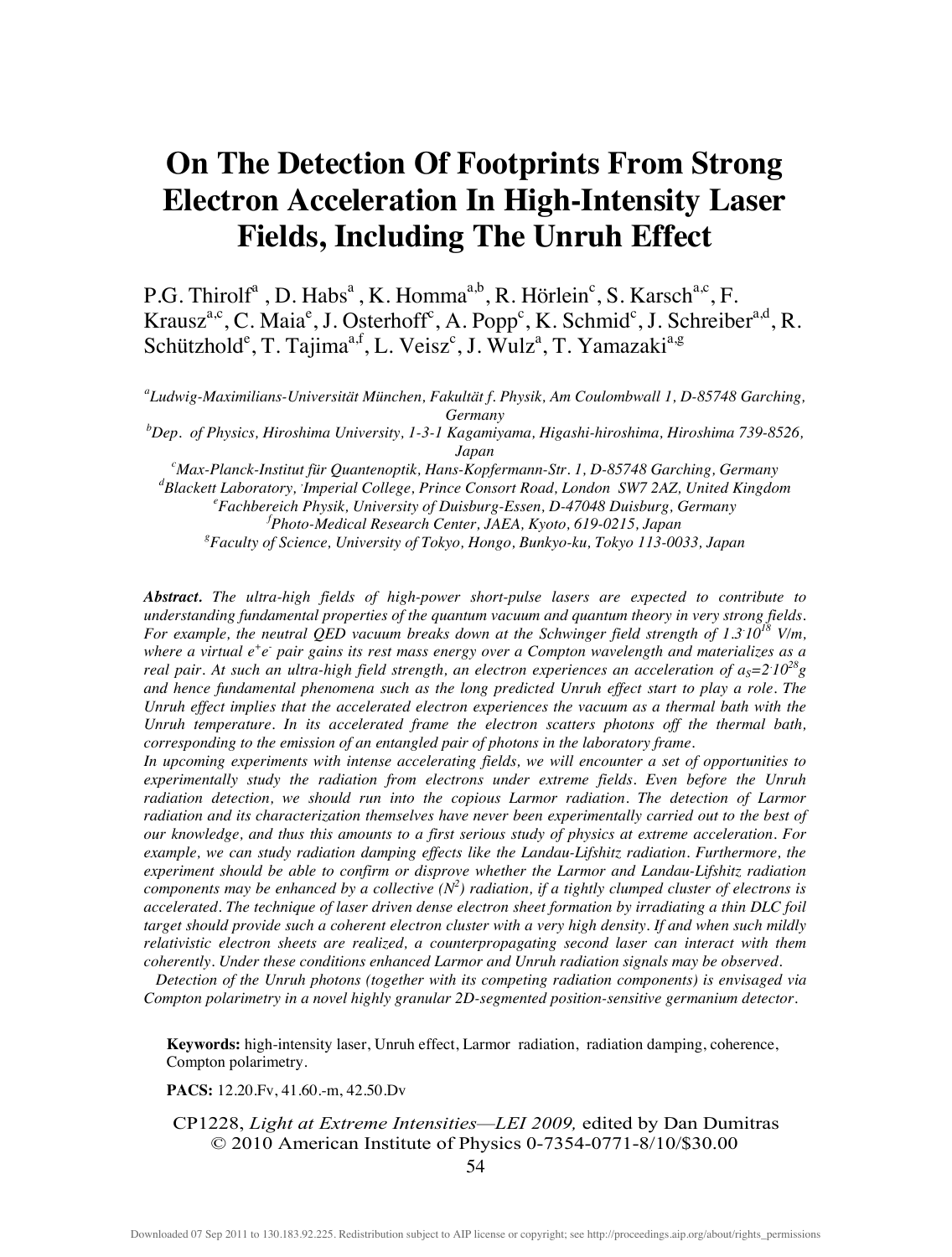# **INTRODUCTION**

Understanding the structure of the quantum vacuum is one of the key challenges of contemporary fundamental physics. Our present deficit in understanding becomes evident when realizing the drastic failure of contemporary theoretical efforts to describe the observed energy density of the vacuum that amounts to about 4 GeV/ $m<sup>3</sup>$ . Using quantum theory (QED) to estimate the energy density of the vacuum leads to the divergent integral of the ground-state energy density of the electromagnetic field, which could be treated by a cutoff at the Planck energy divided by the Planck volume. However, the hereby obtained Planck energy density is of order  $10^{124}$  GeV/m<sup>3</sup> [1].

 Moreover, quantum field theory in curved space-time predicts that the stress-energy tensor of a free quantum field in an adiabatic vacuum state in a slowly-expanding 4 dimensional universe should be of order  $L<sup>4</sup>$ , where L denotes the size or curvature radius of the universe. For our universe, 1/L would be of order  $\sim 10^{-42}$  GeV (h= $\omega$ =1), corresponding to a vacuum energy density of  $\sim 10^{-121}$  GeV/m<sup>3</sup> [2], again revealing a drastic discrepancy with the observational value. Consequently this discrepancy (also named the cosmological constant problem) was tagged as being the 'biggest embarrassment in theoretical physics' [1], raising severe doubts on our understanding of the basic concepts of quantum fields. The development of stable, ultra high intensity lasers has led to a renewed interest in strong field effects in quantum electrodynamics (QED). Examples include the search for long sought phenomena, such as the Schwinger pair production mechanism [3], which is a non-perturbative QED vacuum process.

 Our experimental strategy exploiting the ultra-intense laser fields in a first step aims at a study of classical Larmor radiation, which to the best of our knowledge so far has never been observed for linearly accelerated charged particles. Moreover, experimental signatures for radiative back reactions ('radiation damping') will be targeted, aiming at an experimental proof or disproof of additional radiation damping terms added to the Lorentz force, like the ones introduced in the approach by Landau and Lifshitz [10].

 Another quantum field theory prediction that may benefit from new experimental techniques is the Unruh effect [4]. Given the vacuum state experienced by inertial (Minkowski) observers, it has been shown [4] that uniformly accelerated (Rindler) observers with proper acceleration *a* will experience the fluctuations of the quantum vacuum as a thermal bath of particles ('warm gas') at the Unruh temperature (see Fig. 1),

$$
kT_U = \hbar a/2\pi c \tag{1}
$$

So far no experimental identification of Unruh radiation as an analogy (via the Equivalence Principle) to Hawking's radiation of a black hole exists.

 Recently an intriguing assertion has been put forward, that these radiation components may be collectively excited [26], exhibiting a coherence length determined by the driving laser wavelength in the inner rest frame of the accelerated electrons. This conjecture relates to the parallel given by synchrotron radiation, where such collective radiation is known to occur. It would be of utmost significance if this assertion could be experimentally verified. Even disproving the occurrence of coherent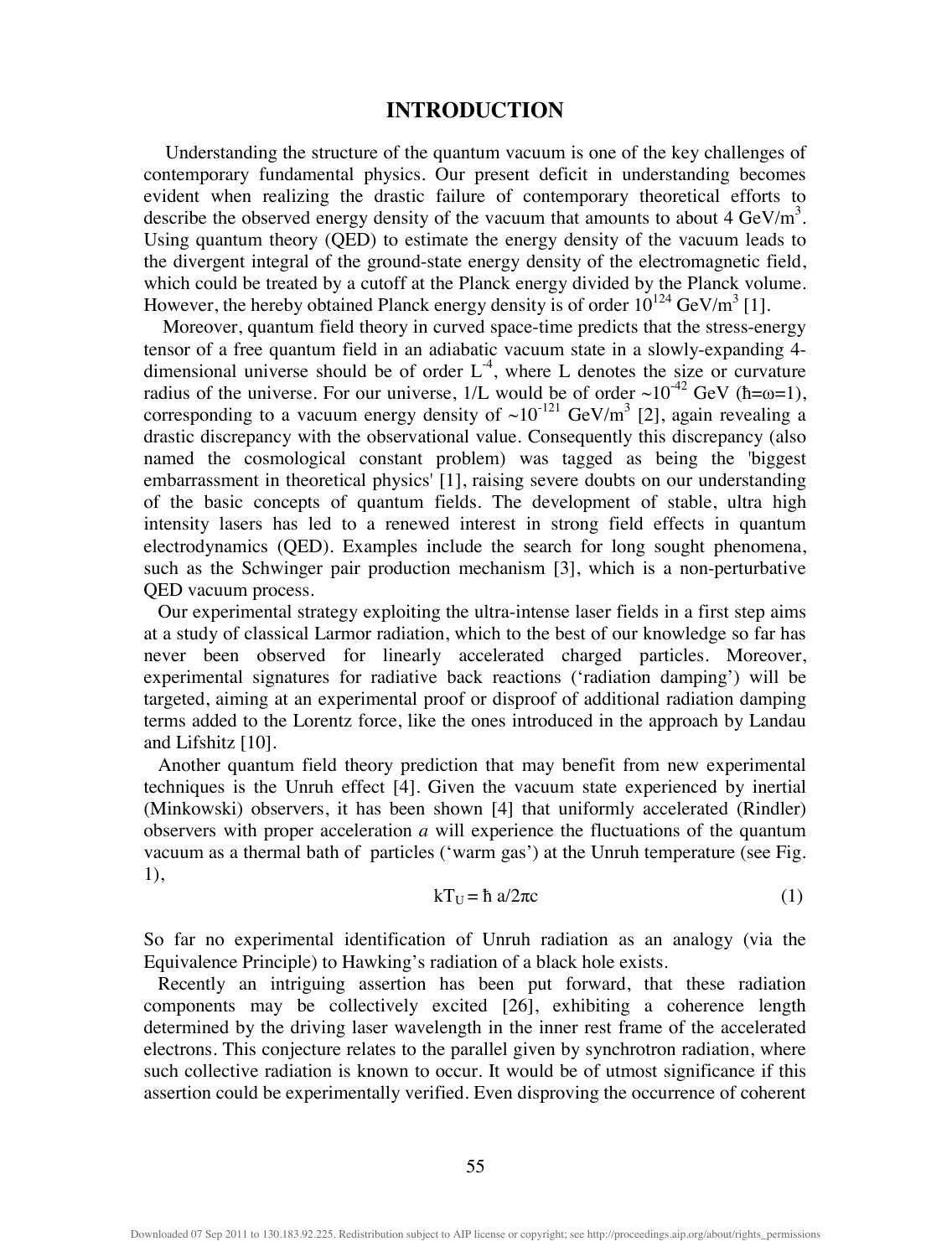radiation would provide important new information as to a different behavior compared to synchrotron radiation.

replace accelerated (Rindler) observer (detector) by accelerated scatterer:



translation back to inertial frame (Minkowski observer):



**FIGURE 1.** Schematical illustration of the creation of entangled photon pairs (Unruh photons) in the laboratory frame via non-inertial scattering of virtual photons off an accelerating scatterer.

 Along with the only recent availability of ultra-thin nanometric target foils goes the expectation to be able to produce produce laser-accelerated extremely dense electron bunches near or even beyond solid density, which may act as coherent macro particles.

 Combining the above assertions may result in a coherent enhancement of the experimental signature for Unruh radiation, representing a milestone in high field fundamental physics if indeed the underlying assertions as outlined above can be proven to be correct.

## **Signatures of the Unruh Effect**

Replacing the accelerating observer (detector) by an accelerating scatterer (e.g. an accelerating electron) will result in non-inertial scattering processes with thermal (Rindler) photons. Translated back into the inertial laboratory frame the virtual photon will be converted to a real photon. As shown in [5], the translation back to the inertial frame of this process means that for each scattering event of (Rindler) thermal photons, as viewed in the co-accelerated frame, corresponds an emission of two (Minkowski) photons as viewed in the inertial/laboratory frame. As shown by Unruh and Wald [6], to every (Rindler) photon absorbed by an accelerated detector, as viewed in the co-accelerated frame, a corresponding (Minkowski) photon will be emitted in the inertial frame. This becomes obvious after realizing that the initial Minkowski vacuum is the ground state (in the inertial frame) and thus any alteration of the quantum state by such an accelerated detector can only imply an excitation, i.e., photon creation, for inertial observers. When replacing the detector by a scatterer, like an electron, it is reasonable that the scattering process, viewed in the co-moving frame as emission and subsequent absorption (i.e., *two* processes) of a (Rindler) photon, implies the emission of *two* (Minkowski) photons as viewed in the laboratory frame. Furthermore, this pair of photons will be entangled, and presenting properties that may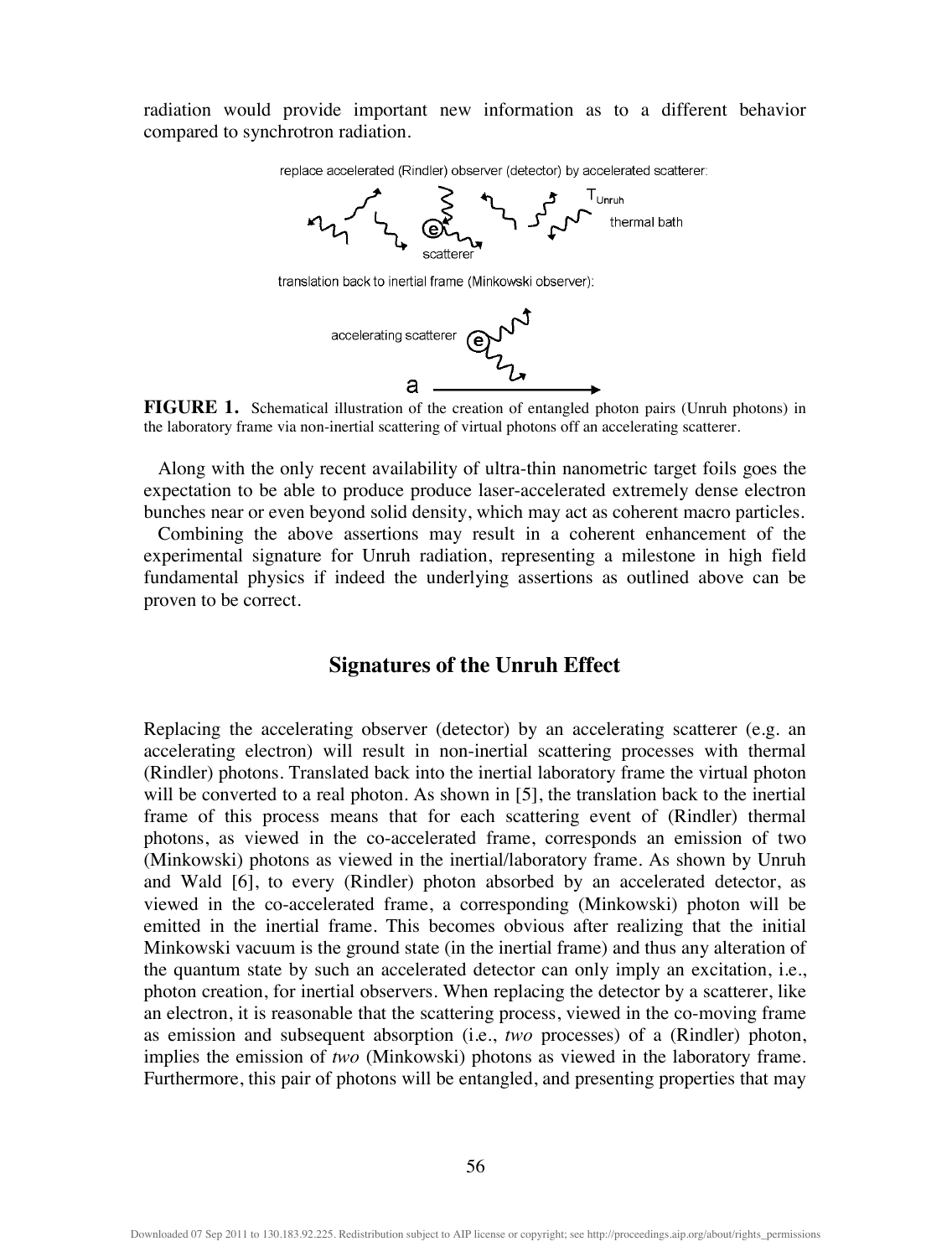be used to clearly distinguish it from the background of classical Larmor radiation also emitted in the laboratory frame due to the electron acceleration.

 The Unruh effect is an analogy to the black-body Hawking radiation resulting from quantum fluctuations in the strong gravitational field of a black hole with mass *M* and surface gravity *g* [7], characterized by the Hawking temperature

$$
kT_H = \hbar c^3 / 8\pi GM = \hbar g / 2\pi c \tag{2}
$$

 As simple as this equation for the thermal Hawking radiation may appear, one should note that it combines fundamental quantities from (yet) disparate fields of physics: gravity  $(G)$ , quantum mechanics  $(h)$ , thermodynamics  $(k)$  and relativity  $(c)$ . While despite all theoretical efforts a quantized theory of gravity has not yet been formulated, Eq. 2 suggests an intimate underlying relation between these four physical regimes. Thus the Hawking equation (2) may act as a bridge, indicating the interplay between the various theoretical fields. The situation may be comparable to the early 1920s, when the theoretical description of the just discovered Compton effect was formulated within a semi-classical framework prior to the development of quantum mechanics. Via the Equivalence Principle the Unruh effect may allow an experimental glimpse into an otherwise experimentally inaccessible regime of fundamental physics.

### **Radiation Damping Effects**

Classical Larmor radiation from accelerated electrons so far represents the dominant competing background to Unruh radiation. However, it also may allow experimental access to another long-standing fundamental problem in electrodynamics and QED: self-action effects of strongly accelerated charges. The well-known Lorentz force acting on an accelerated charge *q* reads as

$$
mc\frac{du^i}{ds} = \frac{q}{c}F^{ik}u_k
$$
 (3)

with *u* and  $F^{ik}$  being the electron velocity and the electromagnetic field tensor, respectively. Since it does not take into account the back reaction of the energy loss via radiation ('radiation damping'), it does not allow for a consistent description of the electron trajectory. This problem was extensively studied by many authors throughout the  $20<sup>th</sup>$  century, starting with an extension of Eq. 3 by Lorentz and Abraham in 1904 [8], later extended by Dirac [9], resulting in the Lorentz-Abraham-Dirac (LAD) equation. Amongst the various model approaches the one given by Landau and Lifshitz already in 1962 [10] appears to be the most promising to cure the serious physical deficiencies of the LAD equation [11]. A second order differential equation was established that has been shown by Rohrlich [12] and Spohn [13] to lead to the physical submanifold of solutions for the case of asymptotically vanishing acceleration. A self-force term describing the radiation damping is added to the Lorentz force according to

$$
mc\frac{du^{i}}{ds} = \frac{e}{c}F^{ik}u_{k} + F_{self}^{i}
$$
 (4)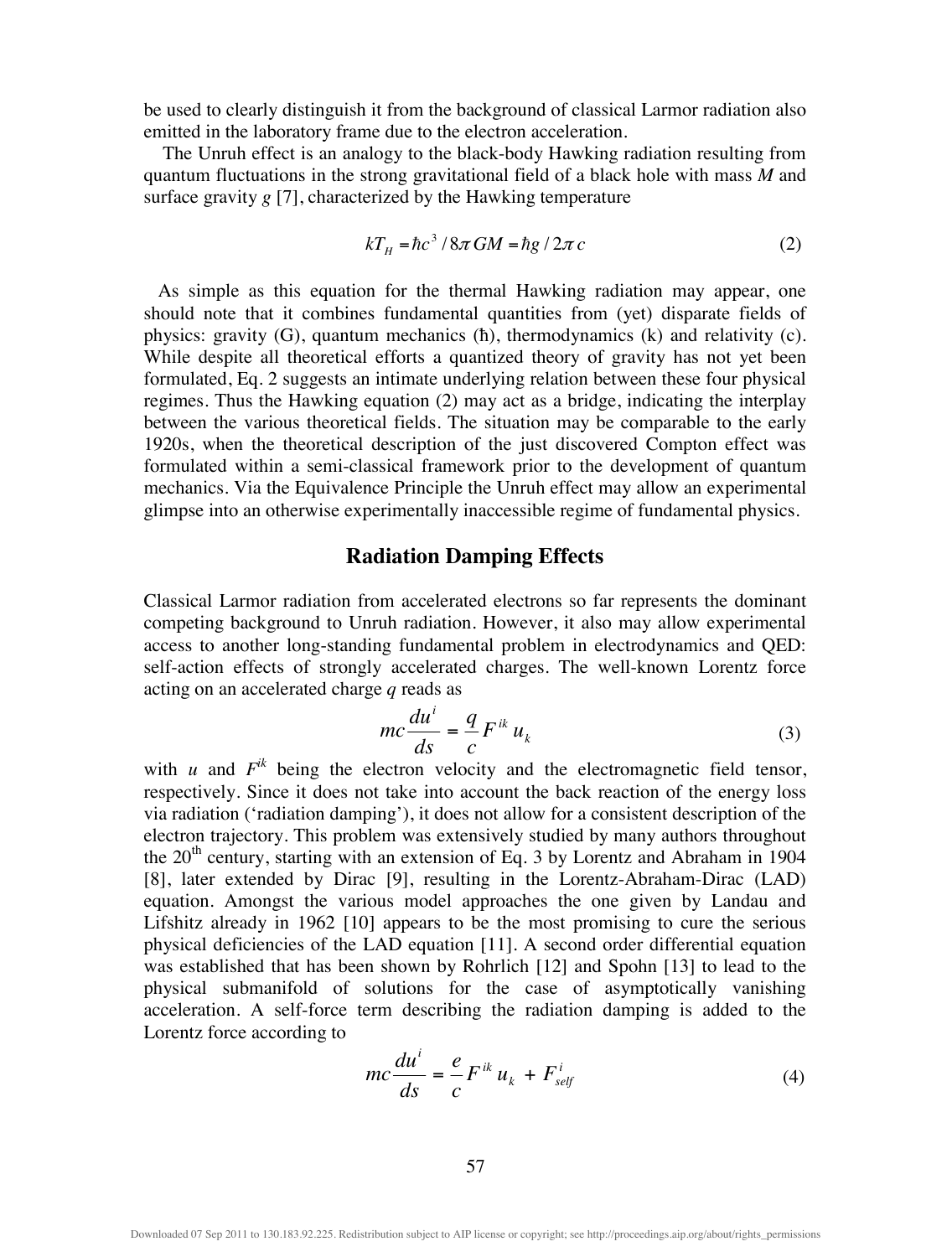with 
$$
F_{\text{self}}^i = \frac{2q^2}{3mc^3} \frac{\partial F^{ik}}{\partial x^l} u_k u^l - \frac{2q^4}{3m^2c^5} F^{il} F_{kl} u^k + \frac{2q^4}{3m^2c^5} (F_{kl} u^l) (F^{km} u_m) u^i
$$
 (5)

While typically radiation damping effects can be treated as small perturbations to the Lorentz force, in the ultra-high field regime considered here together with novel laser acceleration techniques the self-force may become at least comparable to classical Larmor radiation, thus changing the characteristics of classical radiation competing with Unruh radiation significantly. Moreover, for the first time we may have an experimental access to validate the Landau-Lifshitz approach to radiation damping and to improve towards a self-consistent description of QED.

#### **EXPERIMENTAL APPROACHES**

The most promising experimental approach to study the Unruh effect in the laboratory was proposed in 1999 by Chen and Tajima [14]. They suggested using the interaction of a high-intensity laser field with an electron for testing quantum field theory in curved spacetime, especially to demonstrate the detection of Unruh radiation. With the enormous progress in the development of high-intensity, short-pulse lasers in recent years the experimental approach to Unruh radiation has reached a stage where its detection can be envisaged within the next years. While e.g. for the terrestrial acceleration  $a=g$  the resulting Unruh temperature  $T_U = 4 \cdot 10^{-20}$  K = 3.3.  $10^{-24}$  eV/k<sub>B</sub> will stay far below any experimentally accessible range, novel short-pulse, highintensity lasers will allow to push  $T_U$  into an experimentally accessible regime. Three experimental scenarios will be presented in this section, the first two describing the use of laser-accelerated incoherent electron beams either exposed to an oscillatory acceleration in the electric field of either an optical undulator or of an X-ray undulator, exploiting brilliant X-ray photon beams presently being developed via Comptonbackscattering from a relativistic electron mirror. Moreover, the third scenario draws on the capabilities offered by using ultra-thin diamond-like carbon target foils (DLC). If the dense electron bunches off the DLC foil are to be accelerated coherently, interacting as macro particles as suggested in [26], it is suggested to enhance also Unruh radiation. We are situated to experimentally test this conjecture.

## **Generation of Unruh Radiation Using Incoherent Laser-Generated Electron Bunches**

Several theoretical studies have been performed in non-linear QED resulting in quantitative predictions of yields for Unruh radiation as well as for the dominant background contribution, which is given by the classical radiation of accelerated electrons (Larmor radiation) [5,15,16]. In a first scenario with nearly constant proper electron acceleration, the probability for the emission of Unruh radiation scales with  $P_{\text{Unruh}} \sim (E/E_S)^4$  (where  $E_S$  denotes the critical or Schwinger field strength  $E_S = 1.3 \cdot 10^{18}$ V/m), thus requiring extremely strong electrical laser-generated fields near the critical field, while the short pulse leads to a broad Larmor background spectrum [5]. In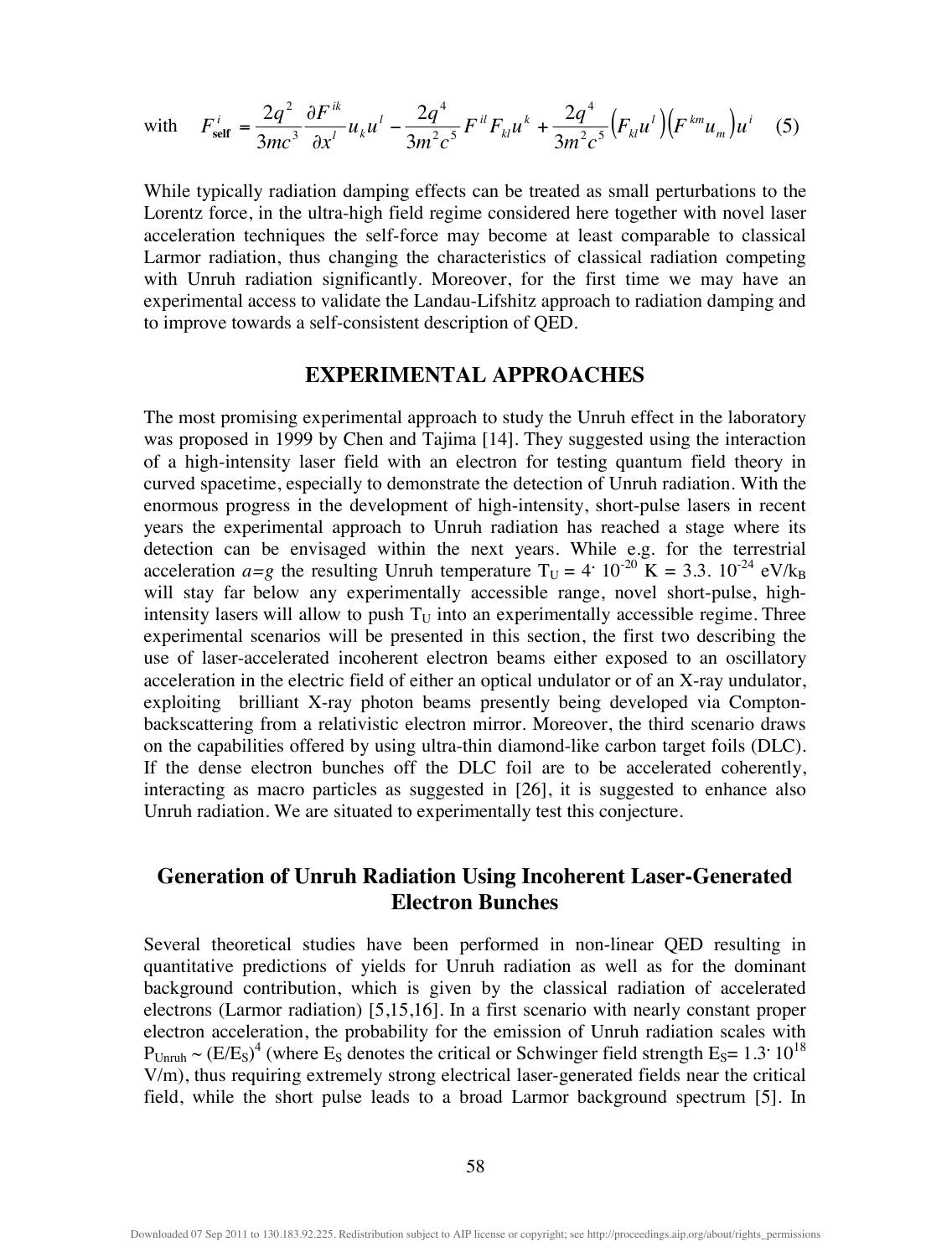contrast, an arrangement exploiting an oscillating acceleration provided by an undulator or a counter-propagating laser beam results in  $P_{Unruh} \sim (E/E_s)^2$  and thus much relaxed experimental conditions. In this scenario relativistic electrons will be injected into the strong periodic field of an undulator or a laser. The resulting Lorentzboost of the transversal field in the electron rest frame leads to an amplification of the electron acceleration. Whereas monoenergetic classical Larmor radiation with fixed polarization will be produced that exhibits a blind spot in acceleration direction, due to the Unruh effect photon pairs with opposite but otherwise arbitrary angular momentum direction will be created, obeying the resonance condition  $k_1 + k_2 = \omega = 2$  $\gamma$  ω<sub>0</sub> (k<sub>1</sub>, k<sub>2</sub>: wave numbers of Unruh photons, ω: boosted optical frequency in the electron instantaneous rest frame). Thus Larmor and Unruh radiation can be distinguished according to their different energy and angular characteristics.

In the first scenario electrons accelerated to relativistic energies  $( $GeV$ )$  [17-21] within distances of only a few millimeters together with the technique of coherent harmonic focusing [22] of an optical laser serving as undulator can be used to probe vacuum fluctuations by the creation of Unruh photon pairs in the energy region of a few hundred keV [23]. Using a TW (or PW) laser beam electrons can be accelerated in a gas-filled capillary to energies around 150 MeV ( $\gamma$  =300) with about 10<sup>9</sup> electrons/bunch. These electrons are then injected into a counter-propagating linear or circular polarized second laser (ps pulse length,  $10^{18}$  W/cm<sup>2</sup>,  $\hbar \omega_{opt} \sim 2.5$  eV). In the instantaneous rest frame of the electrons this results for  $E/E_S=10^{-3}$  in a boosted optical frequency of 1.5 keV. As derived in Ref. [14], the emission probability for single Larmor photons from one electron after 100 laser cycles will result in  $P_{Larmor} \sim 10^{-1}$ , while the corresponding emission probability for Unruh photon pairs amounts to  $P_{Unruh}$  $= 4.10^{-11}.$ 

A more favorable situation can be realized in the second scenario, where the optical undulator will be replaced by a brilliant X-ray beam, while the electron beam energy will be reduced to e.g. 1 MeV. Also this scenario allows to create ultra high electric fields, accelerating electrons such that Unruh photon energies measurable with modern γ-spectroscopic techniques will be produced. Such low-energy, yet monochromatic laser-accelerated electron beams can be realized using plasma density gradients in a gas jet decreasing in the laser propagation direction ('downramp'), thus allowing to control the wake phase velocity and trapping threshold in laser wakefield acceleration [24]. The resulting required primary photon energy  $\hbar \omega_{0,2}$  amounts to about 20 keV. The low-energy electrons ( $\gamma \sim 2$ ) interact with a brilliant X-ray beam produced from reflecting an optical laser beam off a relativistic dense electron mirror created by a driver laser focused onto a thin diamond-like carbon foil (DLC) with a thickness of typically only a few nm [25].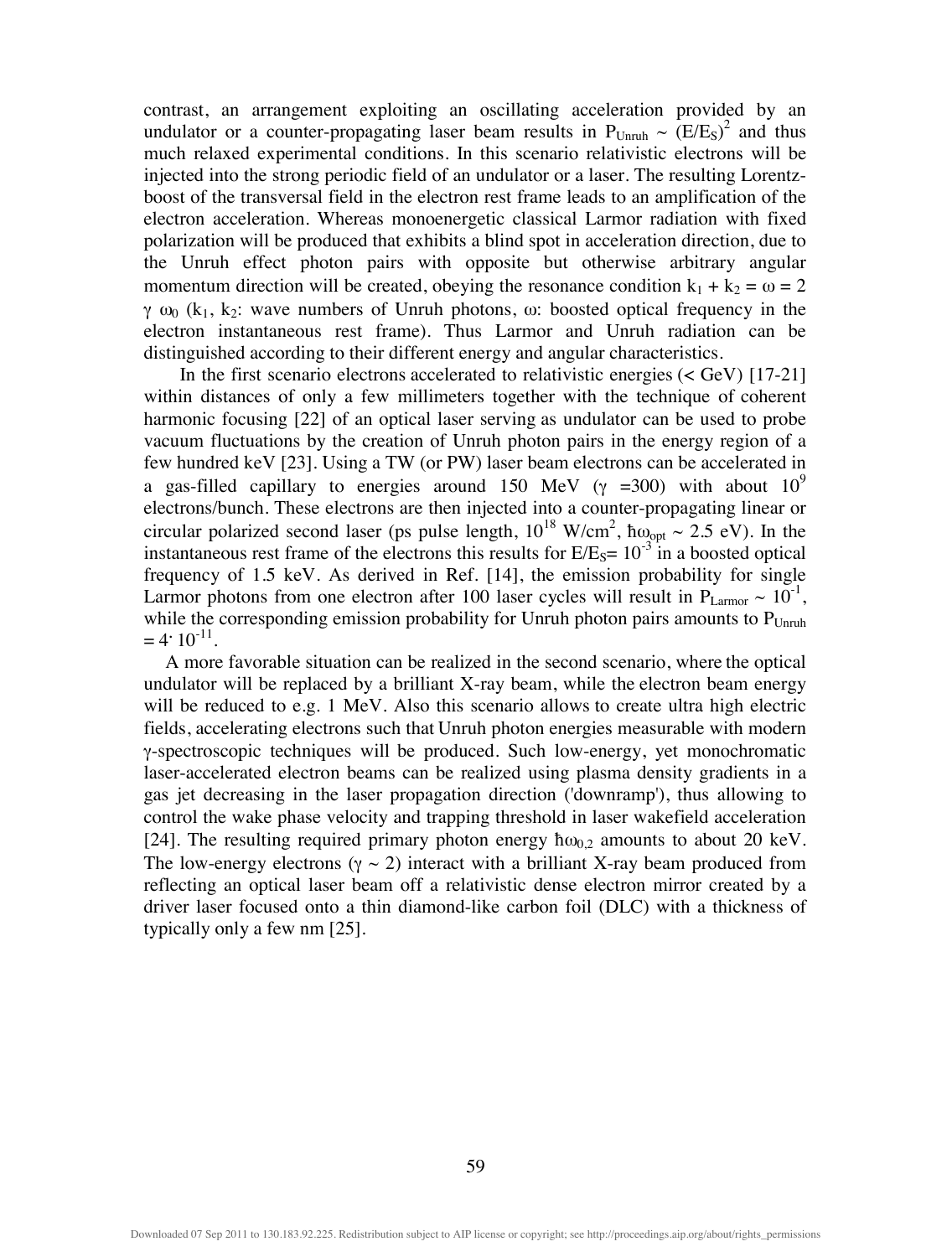

**FIGURE 2.** Schematical view of an experimental setup for the detection of Unruh radiation originating from laser-accelerated low-energy electrons interacting with a brilliant X-ray beam produced from reflecting an optical laser beam off a relativistic dense electron sheet (see text) used as undulator.

In the instantaneous rest frame of the electron this energy corresponds to  $\hbar\omega_{\text{int,2}} = 2 \gamma$  $\hbar\omega_{0,2}$  = 80 keV. Thus the ratio between the photon frequencies in the rest frame increases by a factor of  $\hbar \omega_{int}$  / $\hbar \omega_{int}$  = 53 when using the X-ray beam instead of optical laser photons. Now we have to remind that the probability for the emission of a (single) Larmor photon can be expressed as [15]

$$
P_{Larmor} = \alpha_{QED} \left[ qE/m\omega \right]^2 \cdot O(\omega T/2) , \qquad (3)
$$

while the corresponding probability for the creation of a pair of Unruh photons is given by

$$
P_{\text{Unruh}} = \alpha_{\text{QED}}^2 \left[ E/E_S \right]^2 \cdot O(\omega \, T/30) \tag{4}
$$

The ratio between the emission probability for Unruh photon pairs and single Larmor photons is determined by the ratio  $(\omega/m)^2$ . Therefore it is evident that by increasing the undulator frequency in the rest frame of the electron from 1.5 keV to 80 keV the probability for the emission of (single) Larmor photons will be reduced by a factor of about  $2.8$   $10^3$ , while the probability for the emission of Unruh photons remains unaffected. In addition the ratio between the electrical field strengths in the instantaneous rest frame of the electron in both scenarios differs by about a factor of 30 in favour of the X-ray undulator, therefore further increasing the gain factor by  $(E^{int} {}_{2}/E^{int} {}_{1})^{2}$  ~ 850 to about 2.4<sup>-10<sup>6</sup>. Whereas in the previous scenario with an optical</sup> undulator the resulting ratio between the emission of Unruh and Larmor photons resulted in  $P_{Unruh}/P_{Larmor} = 4.10^{-11}/10^{-1} = 4.10^{-10}$ , this ratio now improves to about 9.6<sup>10<sup>-4</sup>. Suitable angular and energy filters will allow to extract the Unruh radiation</sup> component from the still abundant classical Larmor background. Due to the small electron beam energy with  $\gamma = 2$  the resulting Lorentz boost and hence the forward focusing of the produced  $\gamma$  radiation will be significantly reduced, ending in an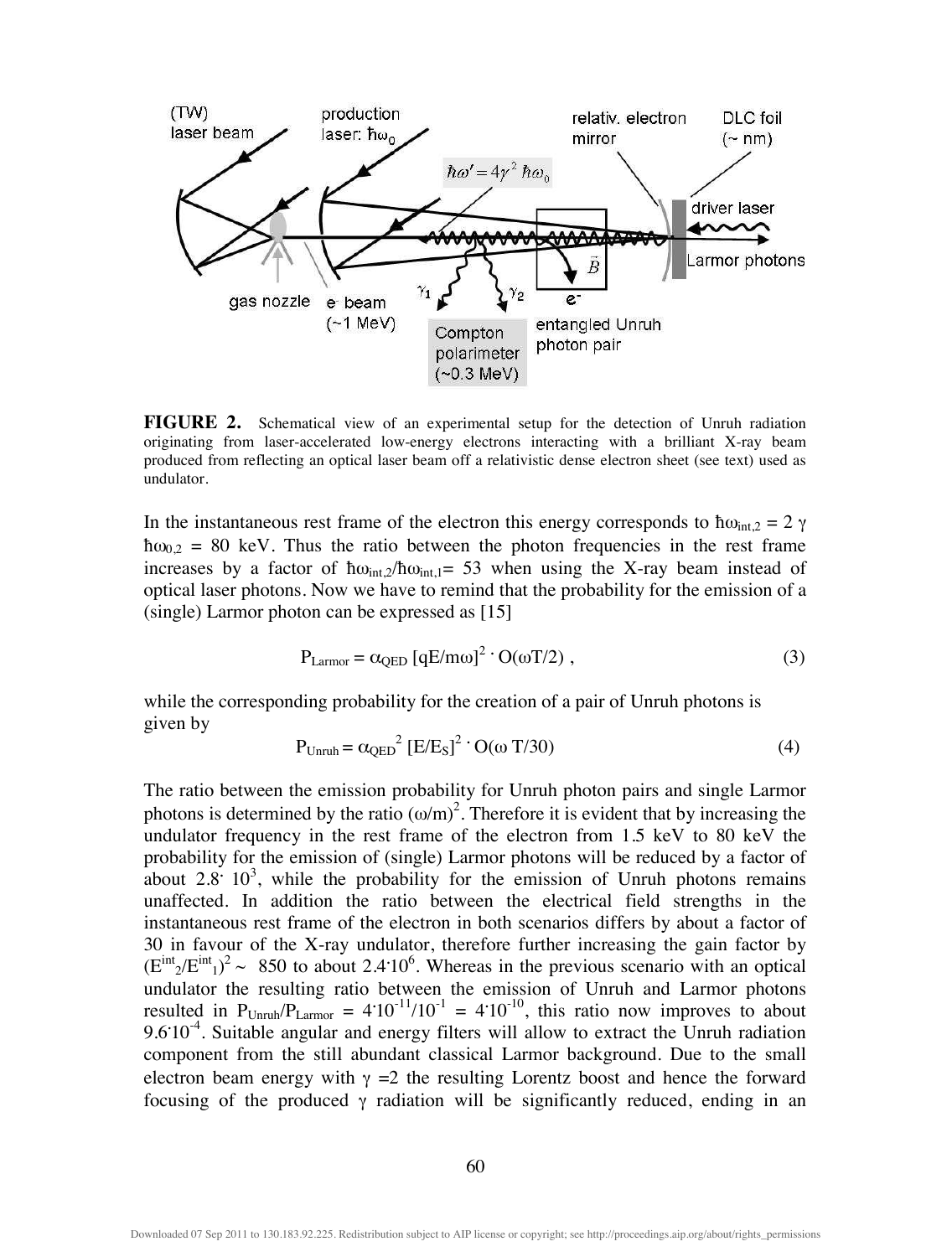emission cone of about  $1/\gamma \sim 15^{\circ}$  (compared to a much smaller angular segment with an opening of about 0.1<sup>°</sup> in case of  $\gamma$  =300). Therefore the different emission characteristics between Larmor and Unruh radiation with the blind spot of Larmor radiation in acceleration direction can be exploited much more efficiently.

### **Testing Coherent Enhancement of Unruh Radiation**

Exploiting the intriguing properties of ultra-thin foil targets may allow to drastically change the emission characteristics of photons created from the interaction of laseraccelerated electrons and strong laser fields, if the conjecture of coherently interacting electron macro particles, as discussed in more detail in Ref. [26], proves to be the case. In this scheme brilliant photon pulses can be generated extending from the keV- to multi- MeV photon energies. This will rely on the Thomson backscattering of photons with initial energy  $E_i$  on highly dense electron bunches driven out of ultra-thin foils of thicknesses of a few to tens of nm thickness by a driver laser (intensity I, wavelength λ, angular frequency ω<sub>L</sub>) with a normalized vector amplitude  $a_d^2 = I \lambda^2 / 1.38 \cdot 10^{18}$  Wcm<sup>-2</sup>  $\mu$ m<sup>2</sup> (see Fig. 3) [25,27].



**FIGURE 3.** Schematical view of the principle of radiation pressure electron acceleration from an ultra-thin diamond-like carbon (DLC) foil. A strong driver laser pulse drives the electrons out of the thin foil, resulting in an overdense compression of the relativistic moving electron sheet. Comptonbackscattering of a counter-propagating production laser may result in a coherent reflection of brilliant X-ray photons, if the corresponding claim discussed in [26] proves to be the case.

In order to produce such an highly dense relativistic electron mirror the breakout condition

$$
a_d > n_e / n_c \cdot 2\pi d / \lambda_d \tag{5}
$$

is necessary, where  $n_e$  is the electron density of the foil with thickness d and  $n_e$  is the critical density for the wavelength  $\lambda_d$  of the driver laser. It is interesting to note that whenever this condition is fulfilled, the thickness of the foil is much smaller than the collisionless skin depth which may allow us to treat all electrons inside the foil as coherently accelerated single particles in a plane wave. For this assumption to be justified we need furthermore to assume that the intensity of the driver laser does not vary too much over the transversal amplitude of an electron which in normalized units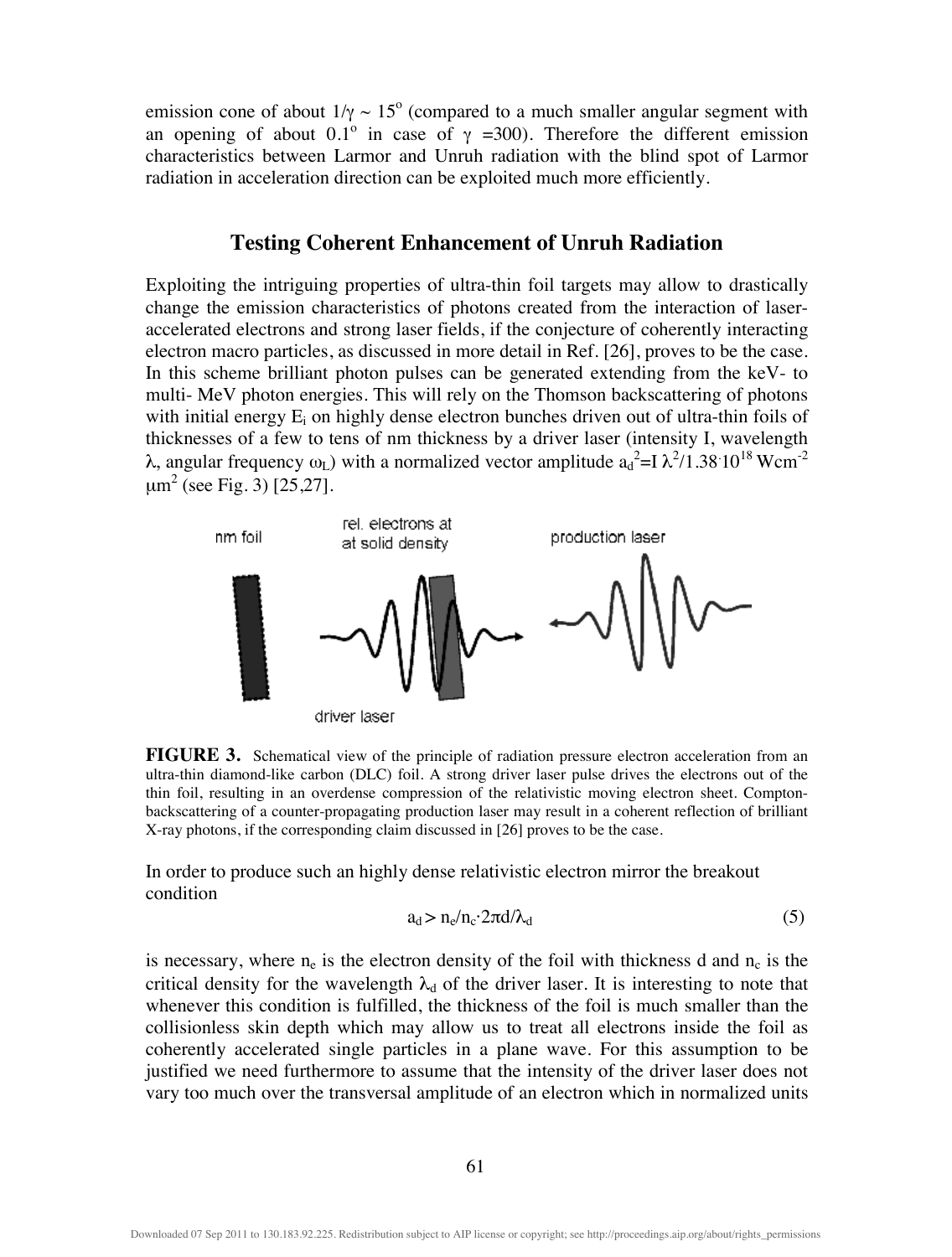is a<sub>d</sub>. The condition for the (normalized) focal spot radius of the driver laser  $r_d > a_d$  ( $r_d$ )  $= r \cdot c/\omega_L$ ) then gives an upper limit for the reasonable driver laser amplitude

$$
a_{d} < (8P_{d}/P_{R})^{1/4}
$$
 (6)

where  $P_d$  is the power of the driver laser and  $P_R = 8.71$  GW is the relativistic power unit. For  $P_d = 200$  PW we find  $a_d = 100$ , which limits the electron energies within the relativistic electron mirror. When treated as single electrons in a plane wave, which due to condition (6) is eventually fulfilled, an electron gains an energy according to  $\gamma=1+a_d^2/2$  every half cycle of the driver wave. The photon energy of the reflected radiation then reads

$$
E_r \sim E_{I} a_d^{4} \tag{7}
$$

and enables the production of up to  $E_r = 100$  MeV photons for backscattering optical photons with  $a_d=100$ . In the inner rest frame the electron density will be smaller by a factor of 1/γ due to the Lorentz contraction in the laboratory frame. At the time of the electron breakout the density in both systems will still be identical. One could argue that the ,snow-plough' effect of the driver laser pushing the electrons from the back might confine the electrons and prevent them in the inner frame from Coulomb exploding. However, in the inner frame of the electrons the wavelength of the driver laser will stretch continuously and thus it will push with decreasing strength from the back. On the other hand from the front side an undulator or the production laser can compress the electrons. An estimate of the electron density in the rest frame amounts to n<sub>e</sub> $\gamma$ . If electrons prove to behave according to this estimate, the laser trapping in the inner rest frame conserves  $n_e$  during acceleration, leading up to up to about 100 fold solid density in the inner frame. Recently the electron breakout by radiation pressure acceleration was observed for the first time [27].

 The experimental scenario outlined below will allow to test the conjecture discussed in [26] that in the inner frame many electrons of the relativistic mirror belong to one phase cell of the light, and therefore may be regarded as one mesoscopic quantum mechanical macro particle. If this picture can be proven to be realized under laser acceleration conditions, the scattered wave amplitudes, which can be calculated independently for the individual electrons then have to be summed with their correct phases, leading to the coherent cross section, where the intensity scales quadratically with the number of emitting electrons  $N_e$ . Only in the direction of the reflection coherent superposition of the emitted amplitudes for the individual electrons occurs and leads to the emitted radiation. Here we remind that the emission probability for Unruh photons scales with  $\alpha_{QED}^2 = (e^2/\hbar c)^2$ , while for the competing Larmor radiation only a linear dependence on  $\alpha_{\text{OED}}$  is found. Therefore, in case of acceleration of an electron macro particle the Unruh photon emission probability  $P_{Unruh}$  from a single electron as well as for Larmor radiation may be coherently enhanced. However, one has to take into account that the effective coherence volume will be different for Larmor and Unruh radiation: since the production laser exhibits transverse coherence over the entire electron sheet, in the case of classical Larmor radiation all  $N_e$  electrons inside the electron sheet may contribute. However, in the quantum case of Unruh radiation originating from scattering off vacuum fluctuations where the transverse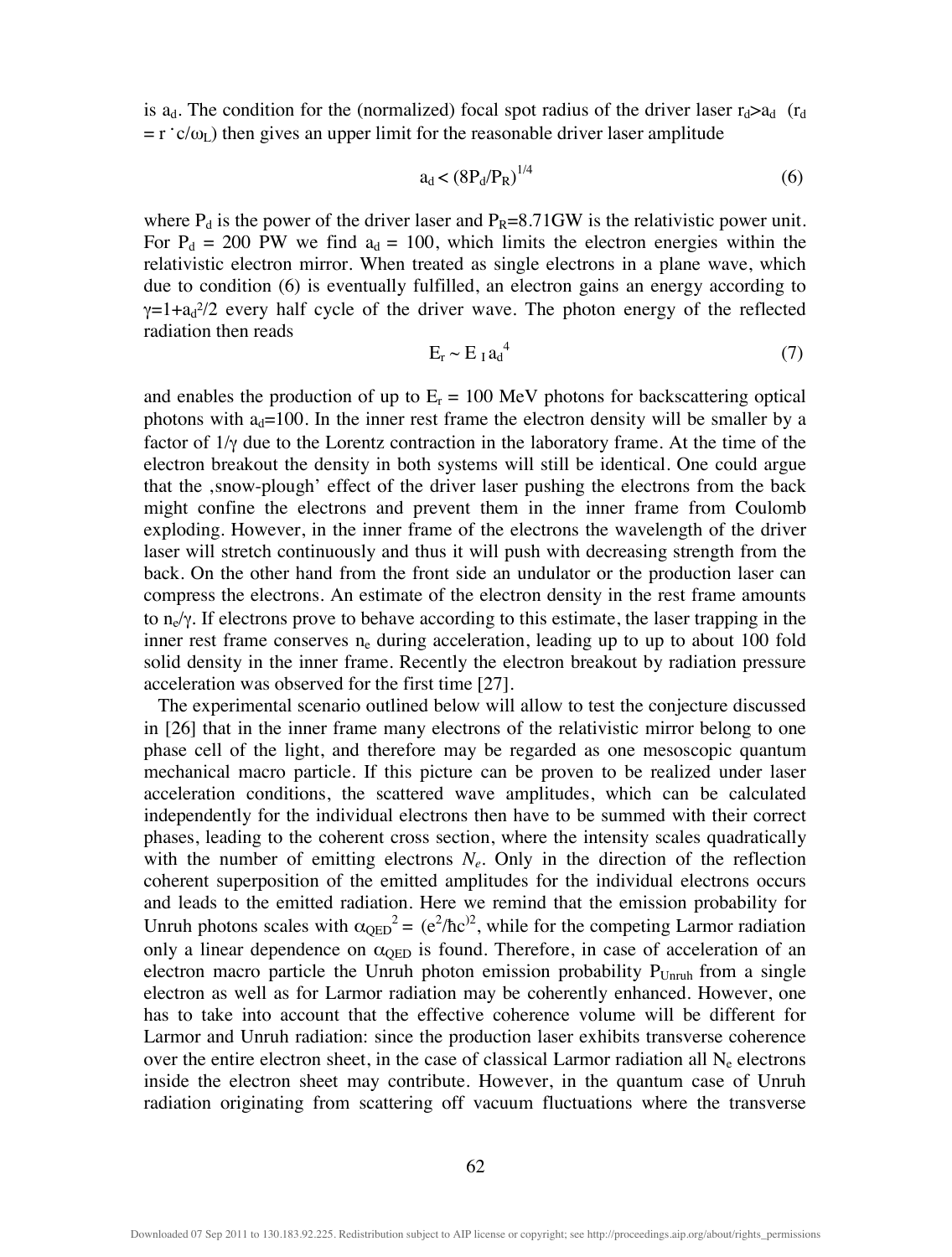coherence is determined by the wave length  $\lambda_{\text{int}}$  of the photons in the electron rest frame, the corresponding number N of coherent electrons contributing within the area  $\lambda_{int}^2$  can be considerably smaller than N<sub>e</sub> [26]. Nevertheless, if indeed the picture of coherently interacting electron macro particles proves to be the case, a drastic enhancement of the ratio between the Unruh and Larmor emission probability by  $P_{\text{Unruh}}/P_{\text{Larmor}} \sim N^4/N_e^2$  can be expected.

 Moreover, in this scenario radiation it is discussed that damping components may become comparable or even dominant compared to classical Larmor radiation, as expressed by Eq. 8, where the ratio between the conventional Lorentz force  $F_{ext}$  to the self force  $F_{\text{self}}$  from the radiative back reaction can be estimated as

$$
\frac{F_{self}}{F_{ext}} = 10^{-8} a \frac{\omega}{\omega_L} \cdot N_e
$$
 (8)

With *a* being the normalized laser amplitude,  $\omega$  the laser frequency in the inner frame of the electron and  $\omega_L$  the laser frequency in the laboratory frame. Obviously the contribution from radiation damping dominates once the electron bunch contains a coherent macro particle in excess of about  $10^8$  electrons. Whether this condition can be realized largely depends on the size of the coherence volume.

X-ray detector



**FIGURE 4.** Schematics of an experimental setup for the detection of (entangled) Unruh photons and γ rays from radiation damping effects in the strong laser field, resulting from coherent reflection of an optical laser off a coherent electron bunch produced via radiation pressure acceleration in a thin DLC foil, thus aiming to test the scenario of generating coherent electron macro particles as outlined in [26].

Fig. 4 shows a schematics of an experimental scenario aiming at a verification of the generation of coherent electron bunches driven out of a thin DLC foil by an intense driver laser and interacting as macro particles as claimed in [26]. It is conceivable to achieve a value of  $\gamma$ ~100 for the accelerated electron bunches. A counterpropagating production laser ( $\hbar \omega_{\text{opt}} \sim 2.5 \text{ eV}$ ) acts as optical undulator for the electrons. Compared to the scenario depicted in Fig.2 electron acceleration is now required only to generate the electron bunch potentially containing coherently interacting macroparticles, replacing the previously individual electrons subject to strong acceleration in order to generate Unruh radiation. In the inner rest frame of the electrons the undulator energy is transformed to  $\hbar \omega_{int} = 2\gamma \hbar \omega_{opt} = 0.5 \text{ keV}$ . Translated back to the laboratory frame, this relates to a reflected photon energy of 100 keV. In view of the similarity between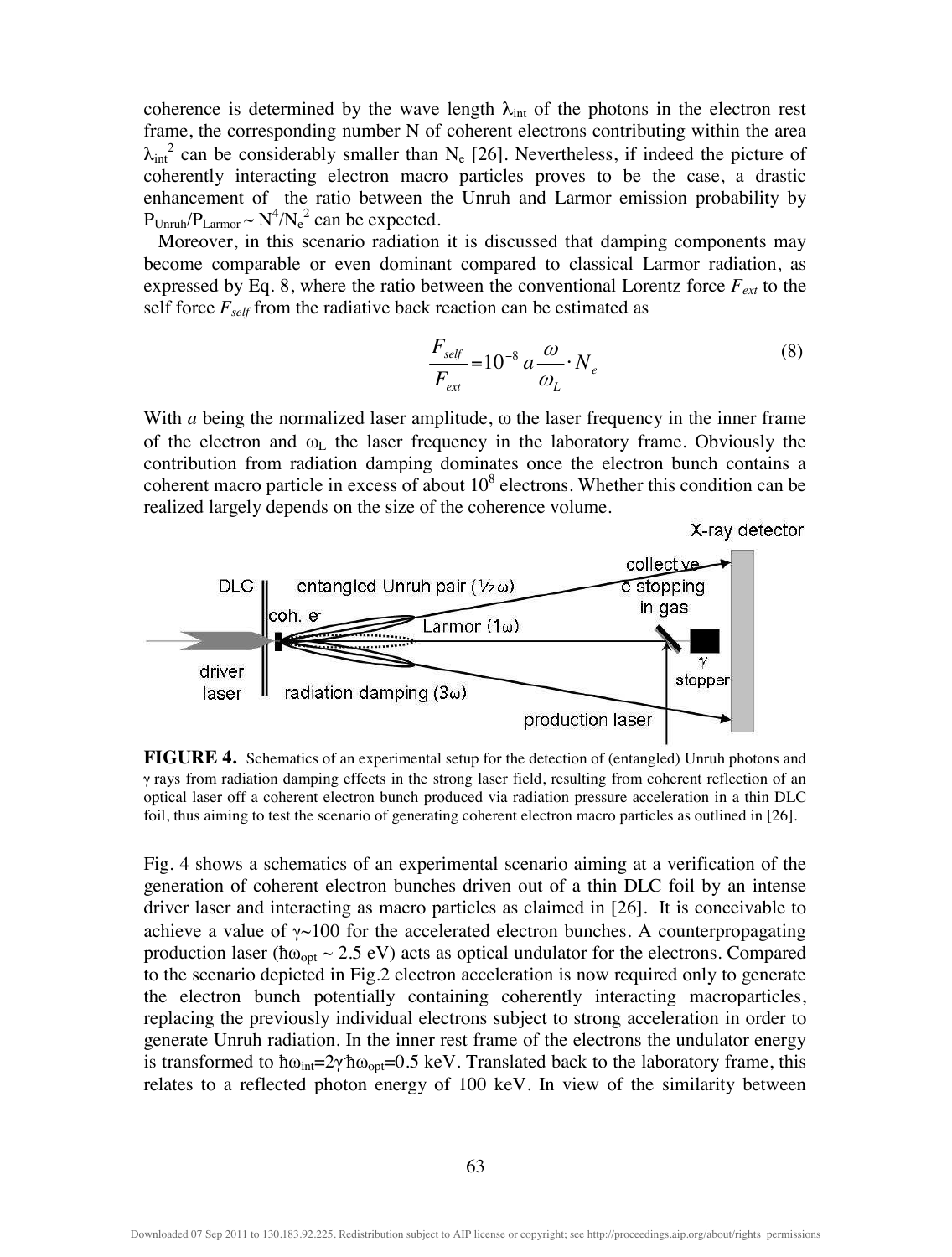parametric down-conversion and the emission of (entangled) Unruh photon pairs, this photon energy is converted into an entangled (Unruh-) photon pair with an average 50 keV each, obeying the Unruh resonance condition  $k_1+k_2=0$ <sub>int</sub>. A photon energy of 50 keV is well-suited for detection in the Ge Compton polarimeter that will be described in the following section. When aiming at an optimized detection of Unruh photon pairs in an experiment testing the conjecture of coherent electron macro particles, adjusting the number of electrons contained in such a coherent bunch is essential. As long as N<sub>e</sub> stays well below ~10<sup>8</sup>, e.g. N<sub>e</sub>~10<sup>6</sup>, from Eq. (8) it is obvious that classical Larmor radiation will still dominate the contribution from radiation damping effects. However, due to the coherent enhancement of  $P_{\text{Unruh}}/P_{\text{Larmor}}$  by  $N_e^2$ , the previous ratio of  $\sim 10^{-11}$  will be increased to an about equal contribution of Larmor and Unruh photons, rendering an identification of the latter by far more realistic. Unlike in the conventional emission scenario, where classical (Larmor) radiation has a blind spot in acceleration direction, which can be used to identify Unruh photons being predominantly emitted into this direction, a dominant longitudinal acceleration from the radiation damping force would result in the emission of Unruh radiation into the maximum of classical radiation from the radiation damping force, thus advocating a suppression of this (in itself very interesting) radiation damping component by controlling  $N_e$  as discussed above. Moreover, a coherent reflection of the Unruh pair off the electron mirror requires their momenta to point perpendicular to the electron mirror surface in forward direction. Nevertheless the very different energetic emission characteristics for the various radiation components bears the potential of disentangling the individual contributions to the measured photon spectra in forward direction. As indicated in Fig. 4, the dense and short electron bunches are envisaged to be dumped via coherent deceleration in a gas cell [28], while the X-ray detector (i.e. the Compton polarimeter, see next section) placed under  $0^{\circ}$  relative to the electron beam direction will be shielded from direct photon exposure by a massive γ stopper.

#### **COMPTON POLARIMETRY**

 Experimentally the generation of entangled photon pairs can be identified via Compton polarimetry, where a measurement of the azimuthal Compton scattering angle will be sensitive to the polarization of the detected photons [30]. Fig. 5a) illustrates the kinematics of the Compton scattering process, i.e. the scattering of photons on free or quasi-free electrons. Here  $\theta_c$  represents the Compton scattering angle, while  $\hbar \omega$  and  $\hbar \omega$ ' correspond to the energy of the incident and scattered photon, respectively. The azimuthal scattering angle  $\varphi$  relative to the polarization plane of the incident photon, as determined via the Klein-Nishina formula, is the key observable for Compton polarimetry. As illustrated in Fig. 5a), two interaction points for scattering  $(X_1, Y_1)$  and absorption  $(X_2, Y_2)$  of the incoming  $\gamma$  ray  $(E_\gamma = \hbar \omega)$  define the azimuthal Compton scattering angle  $\varphi$  between the propagation direction of the scattered photon and the polarization vector of the incident photon. The differential Compton scattering cross section exhibits a characteristic angular dependency on  $\varphi$ with respect to the initial polarization vector  $\vec{E}$ . Due to the difference in polarization of the entangled pair of Unruh photons compared to the one of the classical radiation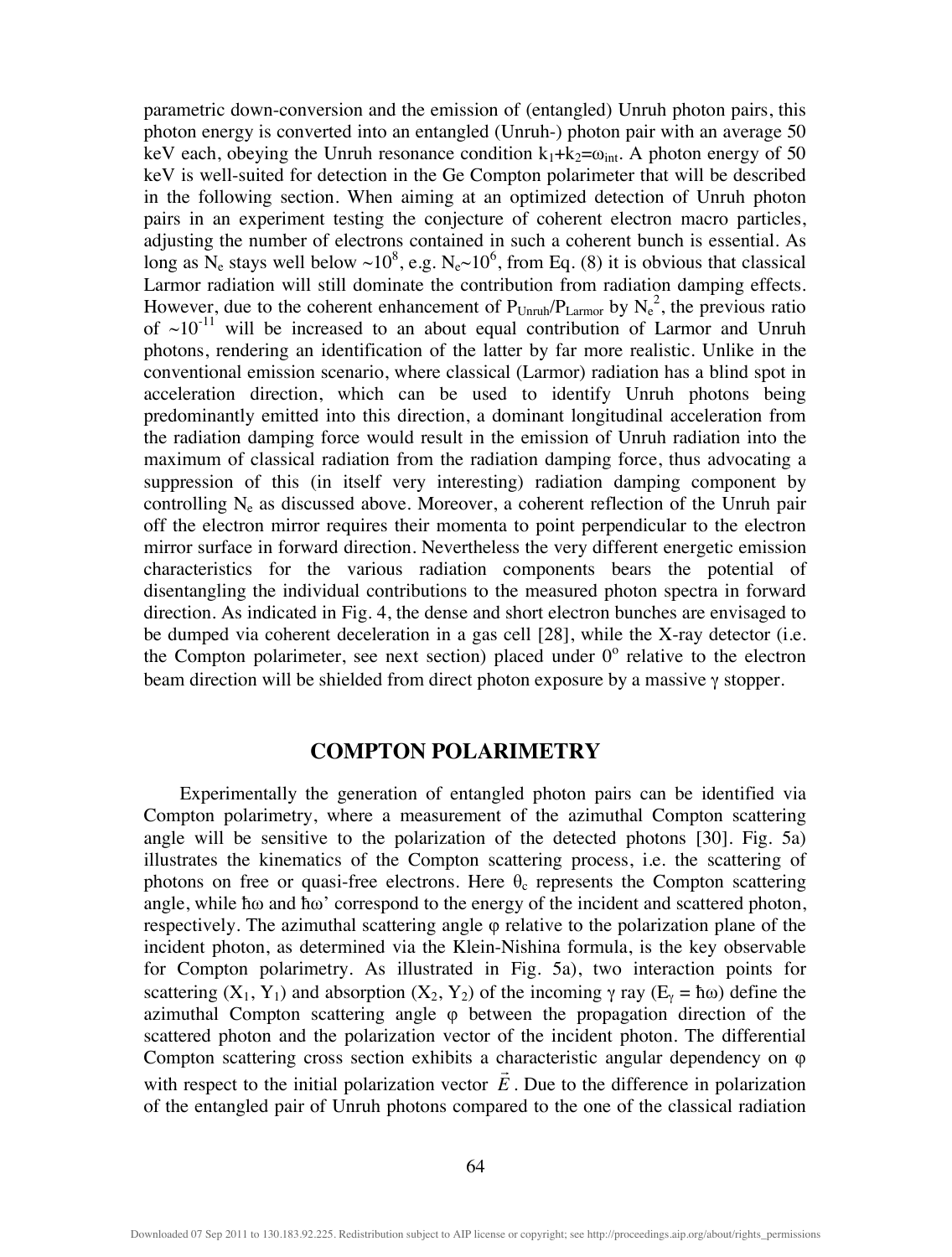components, a measurement  $\varphi$  provides a sensitive tool to identify Unruh photons even amongst dominating background.



**FIGURE 5.** a) Kinematics of the Compton scattering process. In order to determine the azimuthal scattering angle  $\varphi$  relative to the polarization plane of the incoming photon the positions of two photon interaction points have to be determined: 1: scattering and 2: absorption. b) Schematics of the photon detection in a 2D-segmented  $\gamma$  detector, allowing for the determination of energies, x and y coordinates of the two interaction points of scattering and absorption within the same detector crystal.

Our experiments for the detection of radiation components from electrons strongly accelerated by laser fields (Unruh pairs, radiation damping photons) will be performed with a Compton polarimeter consisting of a planar, 20 mm thick, 2D-segmented germanium crystal, where both sides are segmented into 64 individual strips with 1 mm width each. The crystal is cooled to liquid nitrogen temperature and the 128 signals are read out by individual spectroscopy electronics chains. Comparable detectors have already proven high photon polarization sensitivity [30]. Fig. 6 shows a photograph of the detector system as available in Garching for the laser acceleration experiments.

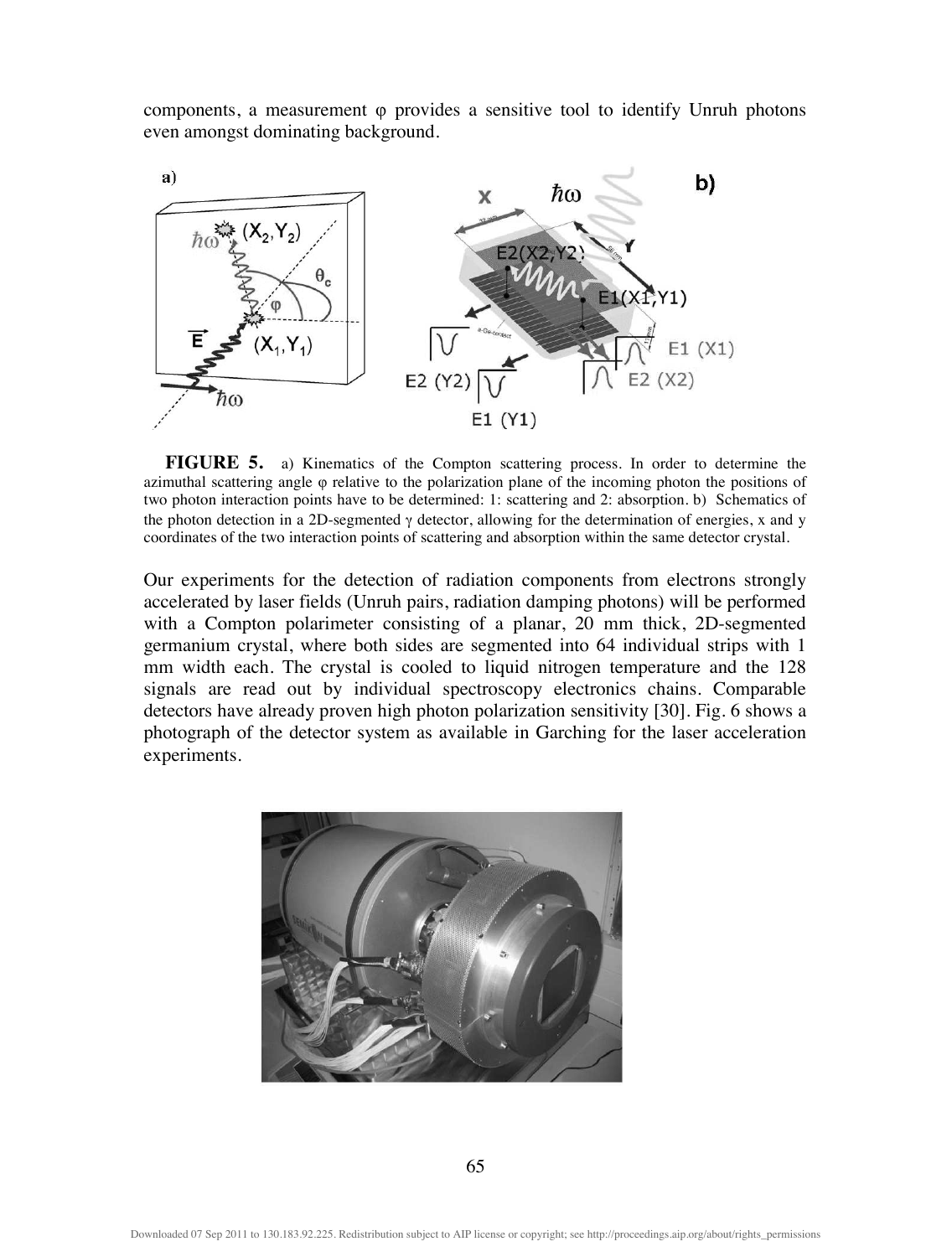**FIGURE 6.** Compton polarimeter designed for the detection of entangled Unruh photon pairs with energies up to about 300 keV. The detector consists of a 20 mm thick, 2D segmented planar germanium crystal with 64 strips on either side (width 1 mm/strip), each read out by an individual chain of spectroscopy electronics.

## **CONCLUSION**

In summary, we plan to detect and study the Larmor and radiation damping (Landau-Lifshitz) effects. Also the impact of their radiation by a tightly compressed electron bunch is studied, whether this will lead to enhanced radiation or not. If this proves to be positive, our detection sensitivity will increase by a large factor. If not, it also suggests an important implication indicating a different behavior compared to wellknown synchrotron radiation, where coherent radiation has been observed.

Moreover, an experimental identification of entangled photon pairs as a signature of the Unruh effect is envisaged, exploiting the ultra-high field regime accessible with present and next-generation high-power, short-pulse lasers. A promising experimental scenario is given by using a brilliant 20 keV photon beam (created from Compton backscattering off a relativistic dense electron sheet) in conjunction with a low-energy laser-accelerated electron beam ( $\gamma \sim 2$ ). Using the X-ray beam as an undulator for the electrons will result in the creation of Unruh photon pairs well-separated in angle and energy from the main background contribution which is the classical Larmor radiation emitted by the linearly accelerated electrons. A drastically enhanced Unruh emission probability could be achieved, if coherent dense electron bunches generated via radiation pressure acceleration from ultra-thin carbon foils could be realized. If it can be experimentally verified that (parts of) the laser-accelerated electron bunches coherently act as macro-particles, this may significantly enhance the emission probability of Unruh photon pairs and grant first experimental access to radiation components from radiative back reactions on strongly accelerated charges. The identification of the Unruh radiation will be addressed by Compton polarimetry, using a highly granular 2D-segmented germanium spectrometer.

#### **ACKNOWLEDGMENTS**

The authors acknowledge the support by the DFG Cluster of Excellence MAP (Munich-Centre for Advanced Photonics and by the European Commission under contract ELI pp 212105 in the framework of the program FP7 Infrastructures-2007-1. R.S. acknowledges support from DFG under grant SCHU 1557/1 and C.M. acknowledges support from the Humboldt foundation. K.H. is also supported in part by the Ministry of Education, Culture, Sports, Science and Technology (MEXT) of Japan. Fruitful discussions with J. Rafelski and Y. Hadad are acknowledged.